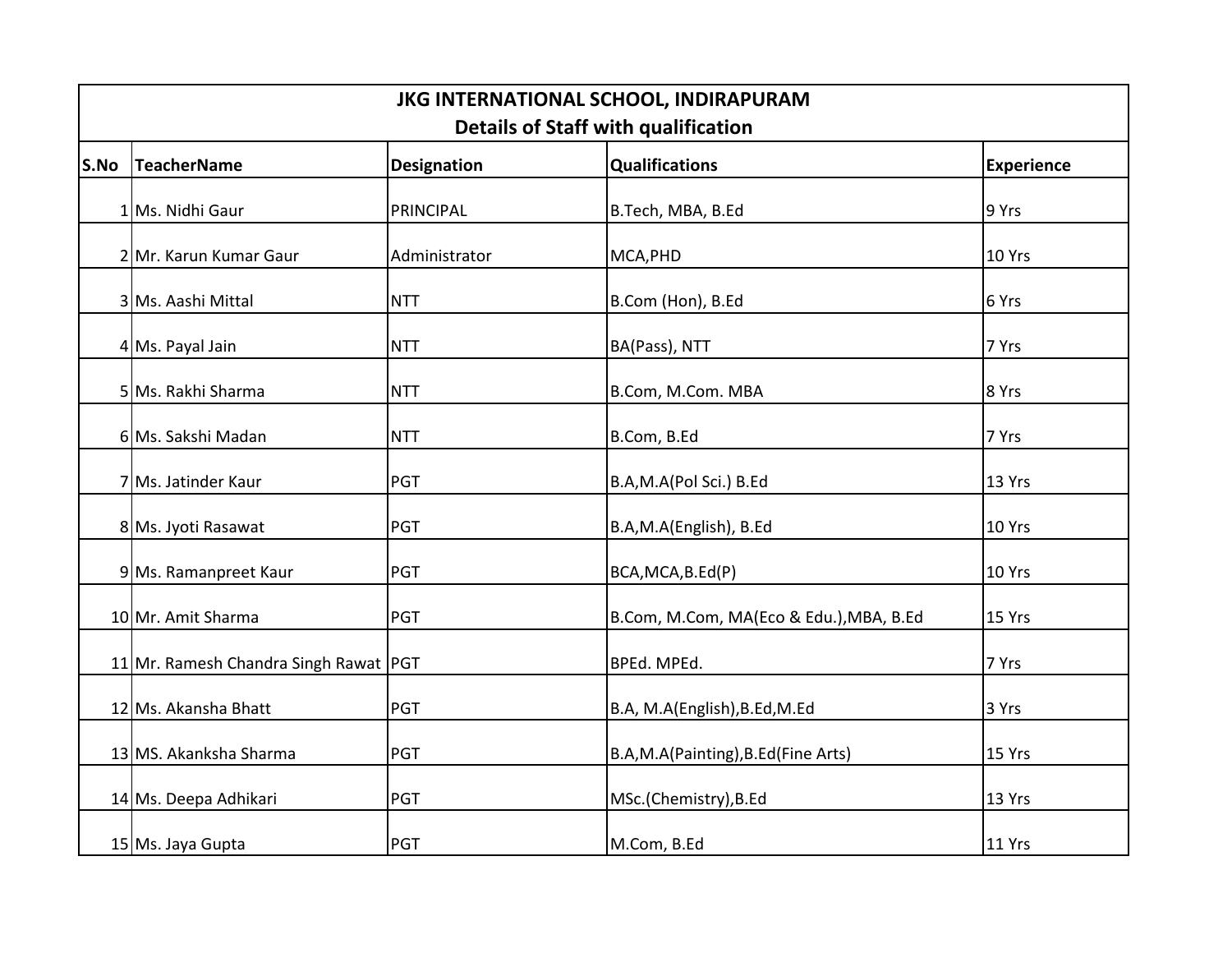| 16 Ms. Jyoti Gupta          | PGT | M.Sc(Mathematics), HDSE(Shikhsha Visharad)                           | 15 Yrs  |
|-----------------------------|-----|----------------------------------------------------------------------|---------|
| 17 MS. Neelam Tyagi         | PGT | B.A, M.A(English & Hindi), B.Ed                                      | 23 Yrs  |
| 18 Mr. Krishna Kumar Mishra | PGT | M.Sc(Physics), B.Ed                                                  | 8 Yrs   |
| 19 Ms. Shruti Mathur        | PGT | B.Com, M.Com, B.Ed                                                   | 8 Yrs   |
| 20 Ms.Ambeshwari            | PGT | B.Sc, M.Sc, B.Ed                                                     | 12 Yrs  |
| 21 Mr. Sunil Kumar          | PRT | Kathak Diploma                                                       | 20 Yrs  |
| 22 Ms. Abhilasha Chauhan    | PRT | B.Sc(H), B.Ed                                                        | 5 Yrs   |
| 23 Ms. Anju Seth            | PRT | B.Com. B. Ed.                                                        | 23 Yrs  |
| 24 Ms. Arushi               | PRT | M.A(Philosophy), B.Ed                                                | 3 Yrs   |
| 25 Ms. Disha                | PRT | M.A(Sociology), B.Ed                                                 | 7 Yrs   |
| 26 Ms. Hema Saxena          | PRT | M.A (Hindi) and M.A(Music), N.T.T                                    | 18 Yrs  |
| 27 Ms. Kritika Trehan       | PRT | B.A. (Pol.Sci Hons) M.A(Social Work)                                 | 1.5 Yrs |
| 28 Ms. Monika Dangwal       | PRT | DIET (ETE), B.Ed, M.A (Hindi) -Pursuing, CTET -1 &<br>$\overline{2}$ | 5 Yrs   |
| 29 Ms. V. Neeta             | PRT | MA (English), B.Ed                                                   | 9 Yrs   |
| 30 Ms. Neeru Rawat Vashisth | PRT | M.A, M.Phil(English Literature), B.Ed                                | 11 Yrs  |
| 31 Ms. Nidhi Bakshi         | PRT | B.P.Ed, M.P.Ed                                                       | 8 Yrs   |
| 32 Ms. Nidhi Bansal         | PRT | M.Phil(Sanskrit), B.Ed                                               | 7 Yrs   |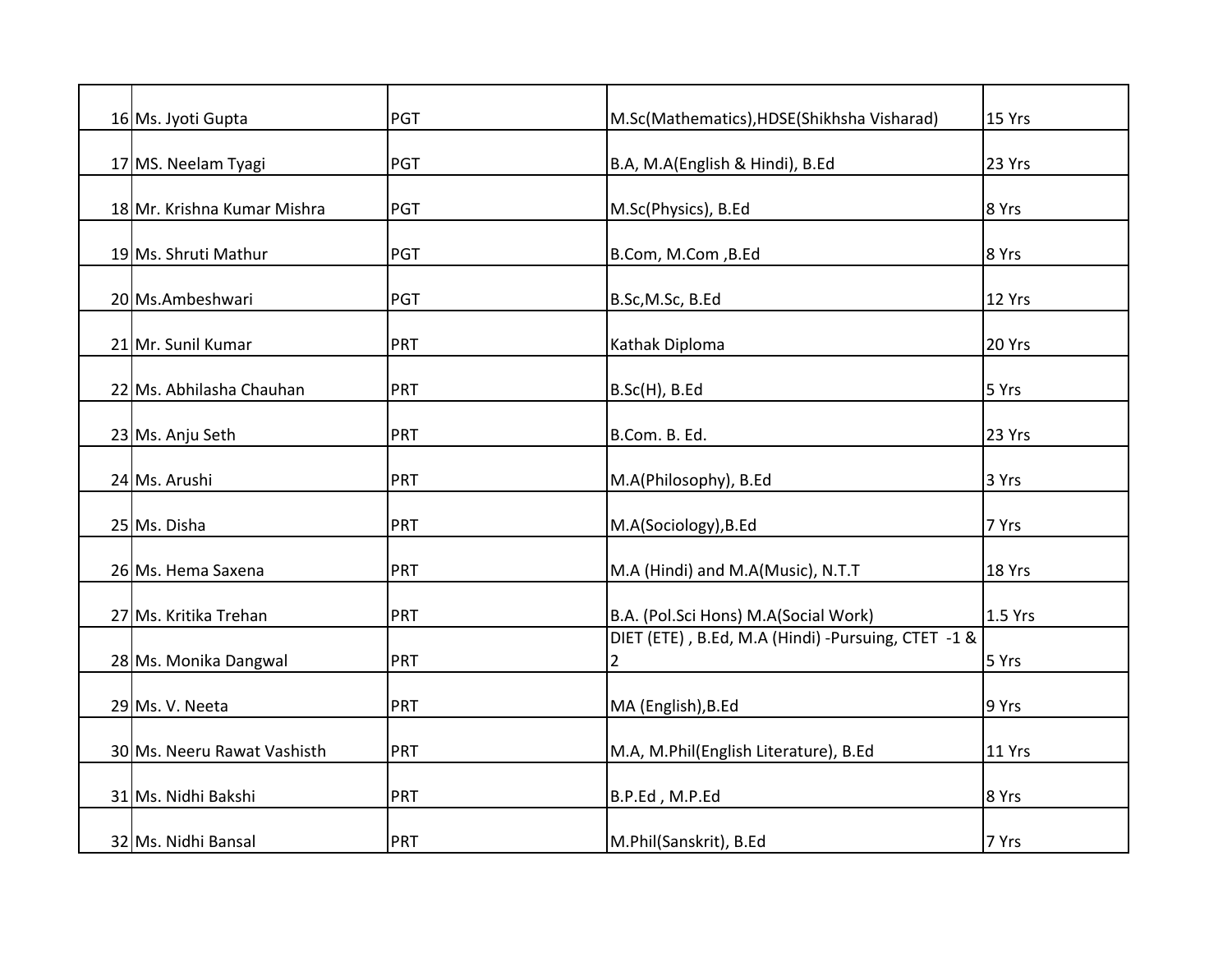| 33 Ms. Nitika Kapoor      | PRT                     | B.Sc,M.A(Eco),B.Ed                                          | 15 Yrs |
|---------------------------|-------------------------|-------------------------------------------------------------|--------|
| 34 Ms. Pallavi Saxena     | <b>PRT</b>              | B.Tech (IT), B.Ed, Pursuing MBA                             | 3 Yrs  |
| 35 Ms. Ritu Nigam         | PRT                     | M.Sc(Botany). B Ed                                          | 23 Yrs |
| 36 Ms. Ruchi              | <b>PRT</b>              | B.Sc, B.Ed                                                  | 14 Yrs |
| 37 Ms. Sangeeta Vilangwal | PRT                     | B.Com, B.Ed                                                 | 6 Yrs  |
| 38 MS. Tanu Mathur        | PRT                     | B.Com(Pass), B.Ed                                           | 20 Yrs |
| 39 Ms. Preshikha Goel     | <b>PRT</b>              | B.Com, M.A (Mathematics), B. Ed                             | 3 Yrs  |
| 40 Ms. Chanchal           | <b>Special Educator</b> | B.A(History), M.A( History), B.Ed (Visually Impaired) 3 Yrs |        |
| 41 Ms. Agomani Roy        | <b>TGT</b>              | <b>B.A (English Honours)</b>                                | 8 Yrs  |
| 42 MS. Ch. Jharana        | <b>TGT</b>              | B.Sc, B.Ed                                                  | 10 Yrs |
| 43 Ms. Reema V. Suneja    | <b>TGT</b>              | M.Com                                                       | 17 Yrs |
| 44 Ms. Sharda Roy         | <b>TGT</b>              | B2 Level(French)                                            | 8 Yrs  |
| 45 Ms. Reetu Tyagi        | <b>TGT</b>              | B.A, M.A (Sanskrit, Hindi), B.Ed                            | 11 Yrs |
| 46 Ms. Baljeet Kaur       | <b>TGT</b>              | B.Sc, B.Ed, CTET (Primary & Secondary)                      | 12 Yrs |
| 47 Ms. Chhanda Mukherjee  | <b>TGT</b>              | B.A Hons (Geography), M.A (History) Persuing                | 12 Yrs |
| 48 Ms. Jyotsana vijan     | <b>TGT</b>              | M.Com, B.Ed.                                                | 14 Yrs |
| 49 Ms. Kavita Gaur        | <b>TGT</b>              | B.A, M.A(English), B.Ed                                     | 5 Yrs  |